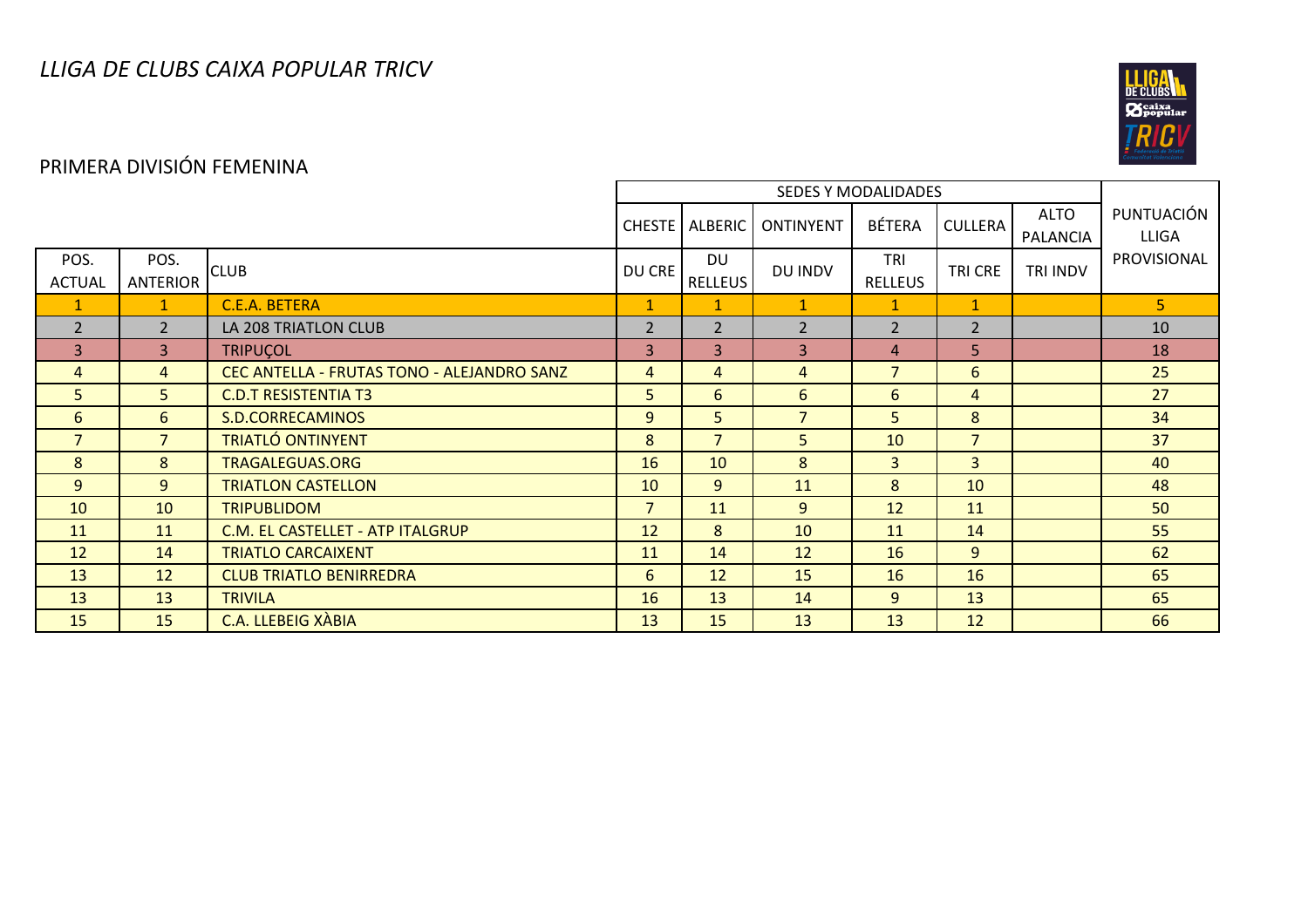

### PRIMERA DIVISIÓN MASCULINA

|                       |                         |                                            | <b>CHESTE</b>  | <b>ALBERIC</b>              | <b>ONTINYENT</b> | <b>BÉTERA</b>                | <b>CULLERA</b> | <b>ALTO</b><br><b>PALANCIA</b> | PUNTUACIÓN<br><b>LLIGA</b> |
|-----------------------|-------------------------|--------------------------------------------|----------------|-----------------------------|------------------|------------------------------|----------------|--------------------------------|----------------------------|
| POS.<br><b>ACTUAL</b> | POS.<br><b>ANTERIOR</b> | <b>CLUB</b>                                | DU CRE         | <b>DU</b><br><b>RELLEUS</b> | DU INDV          | <b>TRI</b><br><b>RELLEUS</b> | TRI CRE        | TRI INDV                       | PROVISIONAL                |
| $\mathbf{1}$          | $\mathbf{1}$            | C.D. ISD HURACÁN PUERTO SAGUNTO            | $\mathbf{1}$   | $\overline{2}$              | $\mathbf{1}$     | $\overline{2}$               | 2 <sup>1</sup> |                                | 8                          |
| $\overline{2}$        | $\overline{2}$          | LA 208 TRIATLON CLUB                       | $\overline{2}$ | 3                           | $\overline{2}$   | 3                            | $\overline{3}$ |                                | 13                         |
| $\overline{3}$        | $\overline{3}$          | C.E.A. BETERA                              | 9              | $\mathbf{1}$                | 3                | $\mathbf{1}$                 | $\mathbf{1}$   |                                | 15                         |
| 4                     | $\overline{4}$          | <b>TRIPUCOL</b>                            | $\overline{4}$ | $\overline{4}$              | $\overline{4}$   | $\overline{4}$               | 5              |                                | 21                         |
| 5                     | 5 <sup>1</sup>          | <b>C.D.T RESISTENTIA T3</b>                | 3              | $\overline{7}$              | 6                | 6                            | $\overline{4}$ |                                | 26                         |
| 6                     | 6                       | S.D.CORRECAMINOS                           | 8              | 6                           | 11               | 5                            | 6              |                                | 36                         |
| $\overline{7}$        | 6                       | <b>CLUB TRIATLÓ GANDIA</b>                 | 5              | 8                           | 10               | $\overline{7}$               | 12             |                                | 42                         |
| 8                     | 8                       | CEC ANTELLA - FRUTAS TONO - ALEJANDRO SANZ | 6              | 5                           | 12               | 8                            | 16             |                                | 47                         |
| 9                     | 9                       | <b>TRIATLO CARCAIXENT</b>                  | $\overline{7}$ | 14                          | 5                | 16                           | 8              |                                | 50                         |
| 9                     | 10                      | <b>TRIATLON CASTELLON</b>                  | 14             | 12                          | 8                | 9                            | $\overline{7}$ |                                | 50                         |
| 11                    | 10                      | TRICULPELAT ALAQUAS C.T.                   | 11             | 10                          | 9                | 13                           | 11             |                                | 54                         |
| 12                    | 12                      | <b>3PW ALMAZORA</b>                        | 10             | 15                          | $\overline{7}$   | 14                           | $\overline{9}$ |                                | 55                         |
| 13                    | 14                      | C.M. EL CASTELLET - ATP ITALGRUP           | 12             | 11                          | 14               | 12                           | 10             |                                | 59                         |
| 14                    | 13                      | <b>TRIATLÓ ONTINYENT</b>                   | 13             | 9                           | 15               | 11                           | 14             |                                | 62                         |
| 15                    | 15                      | <b>BETRAINING FOENER TRIATHLON</b>         | 15             | 13                          | 13               | 10                           | 13             |                                | 64                         |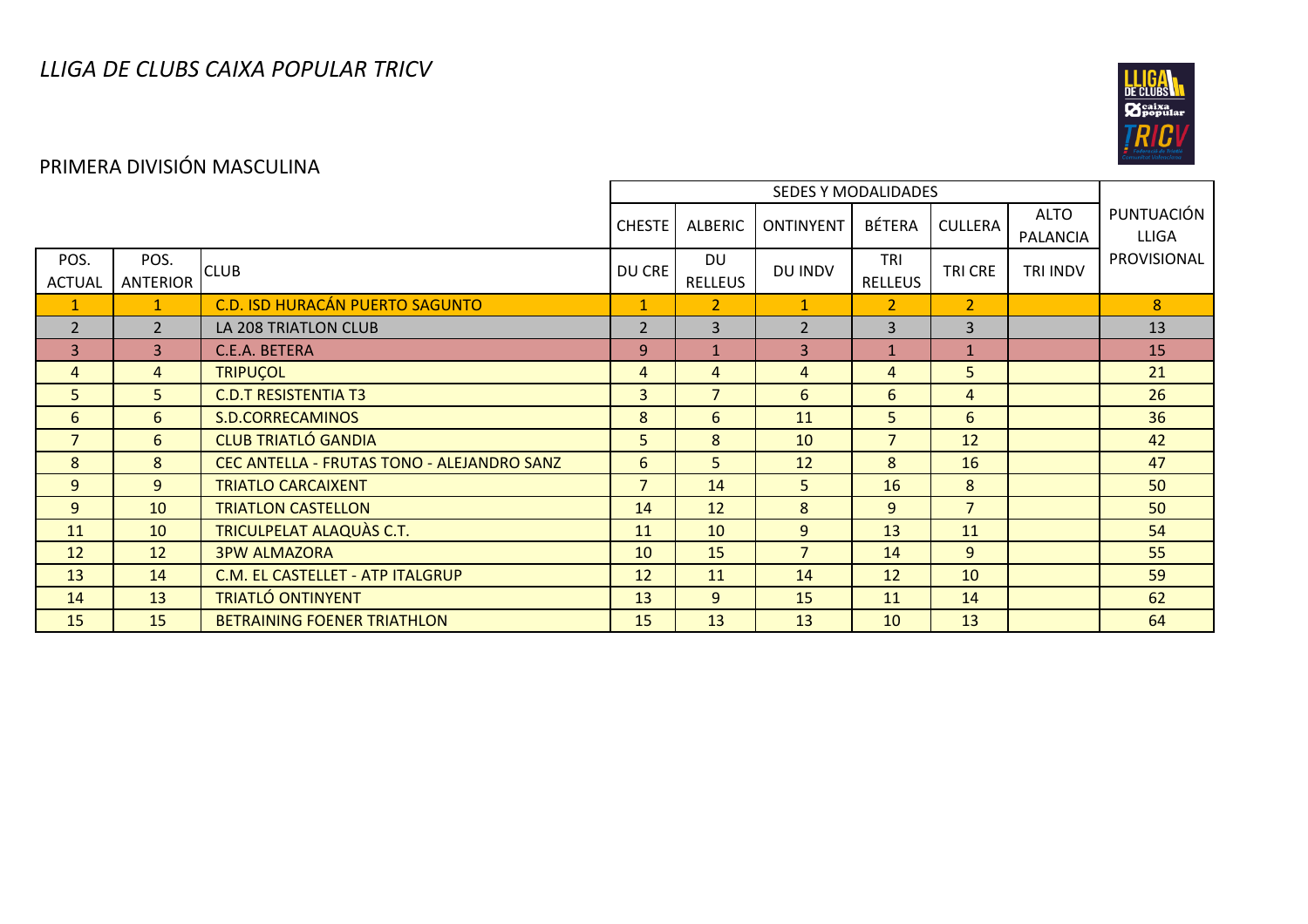

### SEGUNDA DIVISIÓN FEMENINA

|                       |                  |                                        |                | CHESTE   ALBERIC            | ONTINYENT      | <b>BÉTERA</b>         | <b>CULLERA</b> | <b>ALTO</b><br>PALANCIA | PUNTUACIÓN<br><b>LLIGA</b> |
|-----------------------|------------------|----------------------------------------|----------------|-----------------------------|----------------|-----------------------|----------------|-------------------------|----------------------------|
| POS.<br><b>ACTUAL</b> | POS.<br>ANTERIOR | <b>CLUB</b>                            | DU CRE         | <b>DU</b><br><b>RELLEUS</b> | DU INDV        | TRI<br><b>RELLEUS</b> | TRI CRE        | TRI INDV                | PROVISIONAL                |
| $\mathbf{I}$          | $\mathbf{1}$     | <b>C.D. ISD HURACÁN PUERTO SAGUNTO</b> | $\mathbf{1}$   | 1                           | $\mathbf{1}$   | $\mathbf{1}$          | $\mathbf{1}$   |                         | 5 <sup>1</sup>             |
| $\overline{2}$        | $\overline{2}$   | <b>CLUB TRIATLÓ GANDIA</b>             | $\overline{4}$ | 3                           | $\overline{3}$ | $\overline{2}$        | $\overline{2}$ |                         | 14                         |
| $\overline{3}$        | 3                | <b>C.T. PICHON ELCHE</b>               | 8              | $\overline{2}$              | $\overline{2}$ | 5                     | 5              |                         | 22                         |
| 4                     | $\overline{4}$   | <b>CDM AVANT MONCADA</b>               | 5              | 5                           | 5              | 6                     | $\overline{4}$ |                         | 25                         |
| 5                     | 5                | <b>CLUB TRIATLÓ CULLERA</b>            | 2 <sup>1</sup> | 10                          | $\overline{4}$ | 11                    | $\overline{3}$ |                         | 30                         |
| 6                     | $6\overline{6}$  | <b>TRICULPELAT ALAQUÀS C.T.</b>        | 9              | 6                           | 6              | 12                    | 6              |                         | 39                         |
| $\overline{7}$        | $\overline{7}$   | <b>C.T. A CORRE-CUITA</b>              | 6              | 12                          | 8              | 9                     | 8              |                         | 43                         |
| 8                     | $7^{\circ}$      | <b>TUVALUM POBLATS MARITIMS</b>        | 11             | $\overline{4}$              | $\overline{7}$ | 13                    | 9              |                         | 44                         |
| 9                     | 11               | <b>MORVEDRE TRIATLON</b>               | $\overline{3}$ | 15                          | 16             | 8                     | $\overline{7}$ |                         | 49                         |
| 10                    | $\overline{7}$   | CD ADESAVI SAN VICENTE TRIATLON        | $\overline{7}$ | 14                          | 10             | $\overline{4}$        | 16             |                         | 51                         |
| 11                    | 10               | <b>BETRAINING FOENER TRIATHLON</b>     | 10             | 11                          | 9              | $\overline{7}$        | 16             |                         | 53                         |
| 12                    | 12               | <b>TRICARLET</b>                       | 16             | 8                           | 16             | 3                     | 16             |                         | 59                         |
| 13                    | 13               | <b>C.A. TRIATLÓ LA VILA</b>            | 16             | $\overline{7}$              | 16             | 10                    | 16             |                         | 65                         |
| 14                    | 14               | <b>CLUB TRIATLÓ ALBERIC</b>            | 16             | 9                           | 11             | 14                    | 16             |                         | 66                         |
| 15                    | 15               | <b>CLUB ATLETISME XÁTIVA</b>           | 16             | 13                          | 16             | 15                    | 16             |                         | 76                         |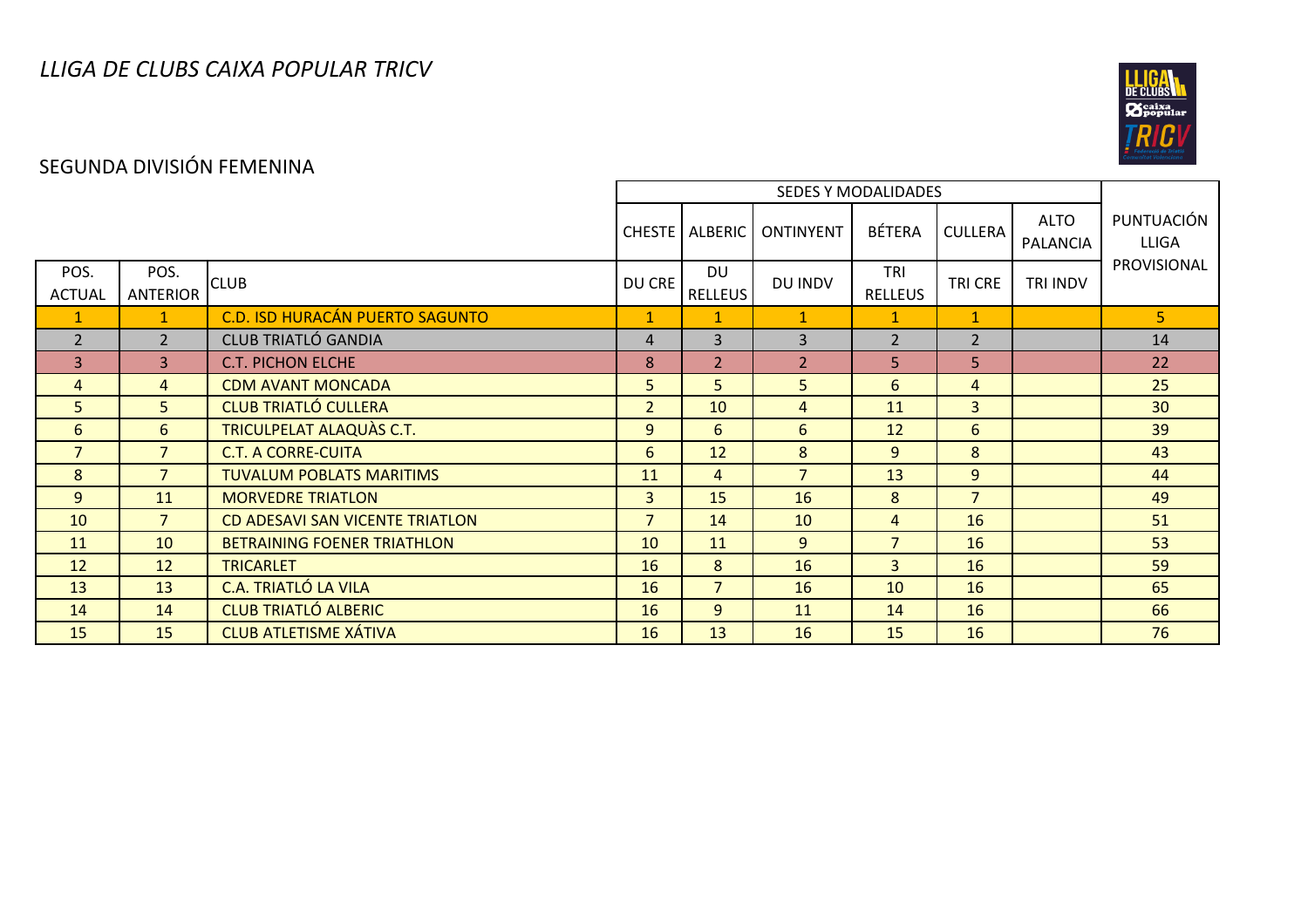

### SEGUNDA DIVISIÓN MASCULINA

|                       |                         | <b>CHESTE</b>                   | ALBERIC        | ONTINYENT                   | <b>BÉTERA</b>  | <b>CULLERA</b>               | <b>ALTO</b><br>PALANCIA | PUNTUACIÓN<br><b>LLIGA</b> |             |
|-----------------------|-------------------------|---------------------------------|----------------|-----------------------------|----------------|------------------------------|-------------------------|----------------------------|-------------|
| POS.<br><b>ACTUAL</b> | POS.<br><b>ANTERIOR</b> | <b>CLUB</b>                     | DU CRE         | <b>DU</b><br><b>RELLEUS</b> | DU INDV        | <b>TRI</b><br><b>RELLEUS</b> | TRI CRE                 | TRI INDV                   | PROVISIONAL |
| $\mathbf{1}$          | $\mathbf{1}$            | <b>TRAGALEGUAS.ORG</b>          | 3              | 6                           | $\mathbf{1}$   | $\mathbf{1}$                 | 5                       |                            | 16          |
| $\overline{2}$        | $\overline{2}$          | <b>TUVALUM POBLATS MARITIMS</b> | $\overline{2}$ | $\mathbf{1}$                | $\overline{2}$ | 11                           | $\overline{2}$          |                            | 18          |
| $\overline{3}$        | 3                       | <b>CDM AVANT MONCADA</b>        | 10             | $\overline{2}$              | 6              | $\overline{4}$               | 3                       |                            | 25          |
| 4                     | $\overline{7}$          | <b>MORVEDRE TRIATLON</b>        | $\mathbf{1}$   | 15                          | 3              | $\overline{7}$               | $\mathbf{1}$            |                            | 27          |
| 5                     | 3                       | <b>TRICARLET</b>                | 8              | $\overline{4}$              | $\overline{7}$ | $\overline{3}$               | 6                       |                            | 28          |
| 5                     | 6                       | <b>KAMIKAZES GANG</b>           | 5              | 9                           | 4              | 6                            | 4                       |                            | 28          |
| $\overline{7}$        | 3                       | <b>CLUB DEPORTIVO TRIASPE</b>   | $\overline{4}$ | 5                           | 11             | $\overline{2}$               | 13                      |                            | 35          |
| 8                     | 8                       | <b>CLUB TRIATLÓ VINARÒS</b>     | 6              | 12                          | 5              | 10                           | $\overline{9}$          |                            | 42          |
| 9                     | 10                      | <b>CLUB TRIATLÓ CULLERA</b>     | 9              | 8                           | 12             | 9                            | $\overline{7}$          |                            | 45          |
| 10                    | 10                      | <b>TRIVILA</b>                  | 14             | 11                          | 8              | 5 <sup>1</sup>               | 8                       |                            | 46          |
| 11                    | 9                       | <b>C.A. TRIATLÓ LA VILA</b>     | 13             | $\overline{3}$              | 13             | 8                            | 10                      |                            | 47          |
| 12                    | 12                      | <b>CLUB TRIATLÓ ALBERIC</b>     | 12             | $\overline{7}$              | 10             | 12                           | 11                      |                            | 52          |
| 13                    | 13                      | <b>CLUB ATLETISME XÁTIVA</b>    | $\overline{7}$ | 14                          | 9              | 14                           | 14                      |                            | 58          |
| 14                    | 14                      | <b>CLUB TRIATLO ALZIRA</b>      | 11             | 13                          | 14             | 13                           | 14                      |                            | 65          |
| 15                    | 15                      | <b>CLUB TRIATLO BENIRREDRA</b>  | 16             | 10 <sup>°</sup>             | 15             | 16                           | 12                      |                            | 69          |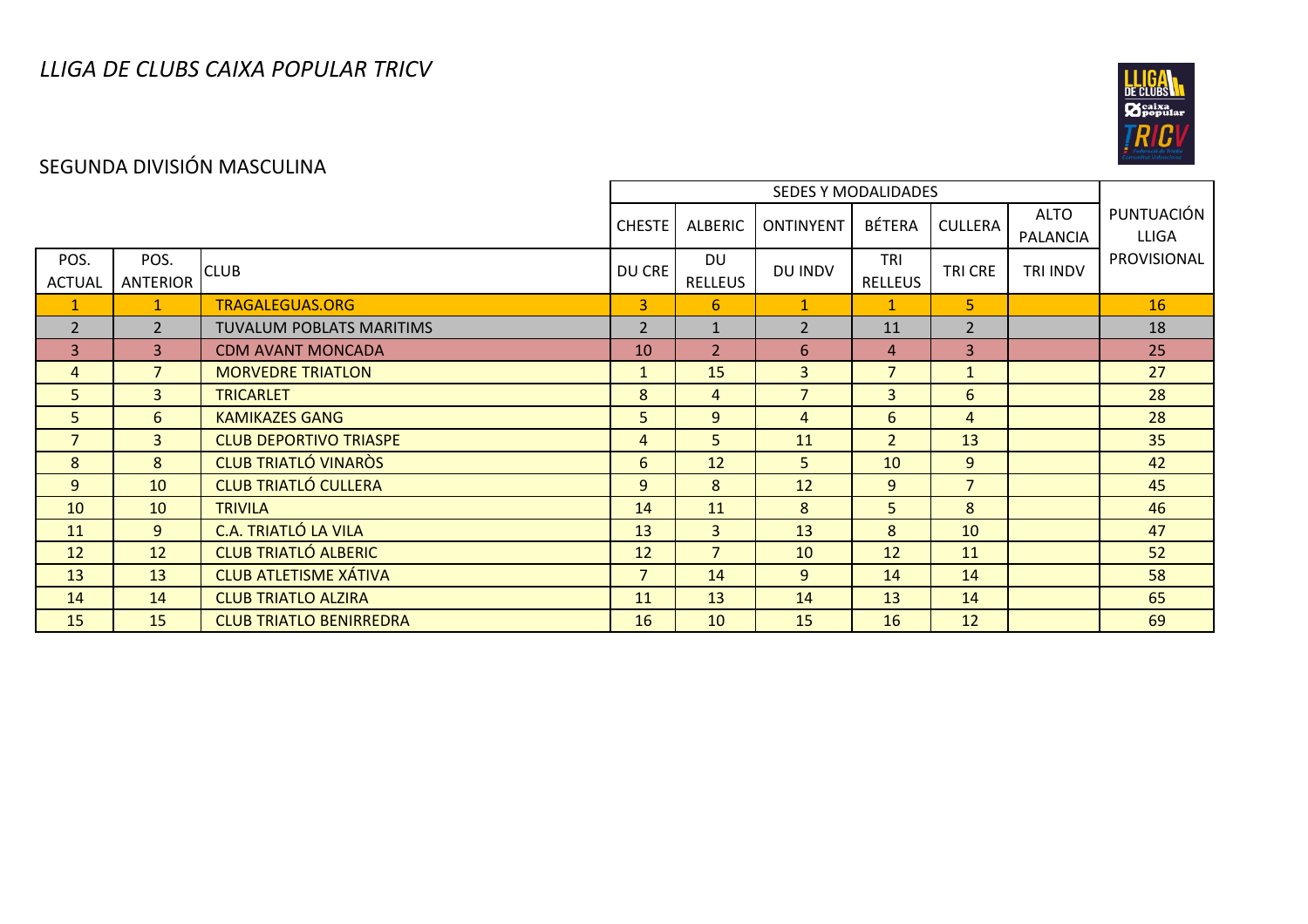

### PROMOCIÓN FEMENINA

|                |                         |                                            | <b>CHESTE</b>   | ALBERIC                     | <b>ONTINYENT</b> | BÉTERA                | <b>CULLERA</b> | <b>ALTO</b><br><b>PALANCIA</b> | PUNTUACIÓN<br><b>LLIGA</b> |
|----------------|-------------------------|--------------------------------------------|-----------------|-----------------------------|------------------|-----------------------|----------------|--------------------------------|----------------------------|
| POS. ACTUAL    | POS.<br><b>ANTERIOR</b> | <b>CLUB</b>                                | DU CRE          | <b>DU</b><br><b>RELLEUS</b> | DU INDV          | TRI<br><b>RELLEUS</b> | <b>TRI CRE</b> | TRI INDV                       | PROVISIONAL                |
| $\mathbf{1}$   | $\overline{2}$          | <b>CONCABEZA ATYUM CLUB DE TRIATLÓN</b>    | $\overline{3}$  | $\mathbf{1}$                | 2 <sup>1</sup>   | $\overline{7}$        | $\overline{3}$ |                                | 16                         |
| $\overline{2}$ | $\mathbf{1}$            | 3 REPTES TRIATLÓ L'OLLERIA                 | $\overline{4}$  | 3                           | $\mathbf{1}$     | $\overline{4}$        | 6              |                                | 18                         |
| 3              | $\overline{4}$          | CLUB TRIATLÓ TRITRAIL CASTELLÓ DE LA PLANA | 6               | 2 <sup>1</sup>              | $\overline{4}$   | 5                     | $\mathbf{1}$   |                                | 18                         |
| $\overline{4}$ | $\overline{3}$          | <b>KAMIKAZES GANG</b>                      | $\mathbf{1}$    | 6                           | $\overline{3}$   | 6                     | 10             |                                | 26                         |
| $\overline{4}$ | 5                       | E. T. VIALTERRA ALGEMESÍ                   | 6               | $\overline{4}$              | $\overline{9}$   | $\overline{2}$        | 5              |                                | 26                         |
| 6              | 6                       | <b>CLUB DEPORTIVO TRIASPE</b>              | 6               | 5                           | 8                | $\overline{3}$        | 10             |                                | 32                         |
| $\overline{7}$ | $\overline{7}$          | <b>ONDARA TRI-ESPORT</b>                   | 6               | 11                          | $6\overline{6}$  | 8                     | $\overline{4}$ |                                | 35                         |
| 8              | 8                       | <b>CLUB TRIATLÓN ORIHUELA</b>              | 6               | $\overline{9}$              | 5                | 13                    | 8              |                                | 41                         |
| 9              | 9                       | <b>TEAM 4 SPORTS CLUB DEPORTIVO</b>        | 6               | $\overline{7}$              | 11               | 10                    | 10             |                                | 44                         |
| 10             | 10                      | <b>C.A. VILAMARXANT</b>                    | 6               | 8                           | 7 <sup>1</sup>   | 16                    | 10             |                                | 47                         |
| 11             | 11                      | <b>CLUB TRIATLÓ VINARÒS</b>                | 6               | 12                          | 11               | 9 <sup>°</sup>        | 10             |                                | 48                         |
| 12             | 12                      | UNIVERSIDAD DE ALICANTE                    | $6\phantom{1}6$ | 23                          | 11               | $\mathbf{1}$          | 10             |                                | 51                         |
| 13             | 13                      | <b>TRIESPORT ROQUETTE</b>                  | 6               | 10                          | 11               | 15                    | 10             |                                | 52                         |
| 13             | 13                      | <b>TRIDIMONIS</b>                          | 6               | 13                          | 11               | 12                    | 10             |                                | 52                         |
| 15             | 16                      | <b>CLUB TRIATLO ALZIRA</b>                 | 6               | 15                          | 11               | 14                    | $\overline{7}$ |                                | 53                         |
| 16             | 15                      | <b>3PW ALMAZORA</b>                        | 6               | 16                          | 11               | 11                    | 10             |                                | 54                         |
| 17             | 20                      | <b>C.T. SAFOR TEIKA</b>                    | $\overline{2}$  | 23                          | 11               | 17                    | $\overline{2}$ |                                | 55                         |
| 18             | 17                      | <b>CLUB DEPORTIVO TRIARIOS</b>             | 6               | 14                          | 11               | 17                    | 10             |                                | 58                         |
| 19             | 18                      | <b>TRIATLO CORRIOL</b>                     | 6               | 17                          | 11               | 17                    | 10             |                                | 61                         |
| 19             | 18                      | <b>ELCHE TRIATLÓN CLUB</b>                 | 5 <sup>1</sup>  | 18                          | 11               | 17                    | 10             |                                | 61                         |
| 21             | 20                      | L'ALCÚDIA TRIATLÓ                          | 6               | 19                          | 11               | 17                    | 9              |                                | 62                         |
| 22             | 22                      | <b>TRICANET DE BERENGUER</b>               | 6               | 20                          | 11               | 17                    | 10             |                                | 64                         |
| 23             | 23                      | <b>C.T. RIBA-ROJA</b>                      | 6               | 21                          | 11               | 17                    | 10             |                                | 65                         |
| 23             | 23                      | <b>TRIATLÓ ALGINET</b>                     | 6               | 22                          | 10               | 17                    | 10             |                                | 65                         |